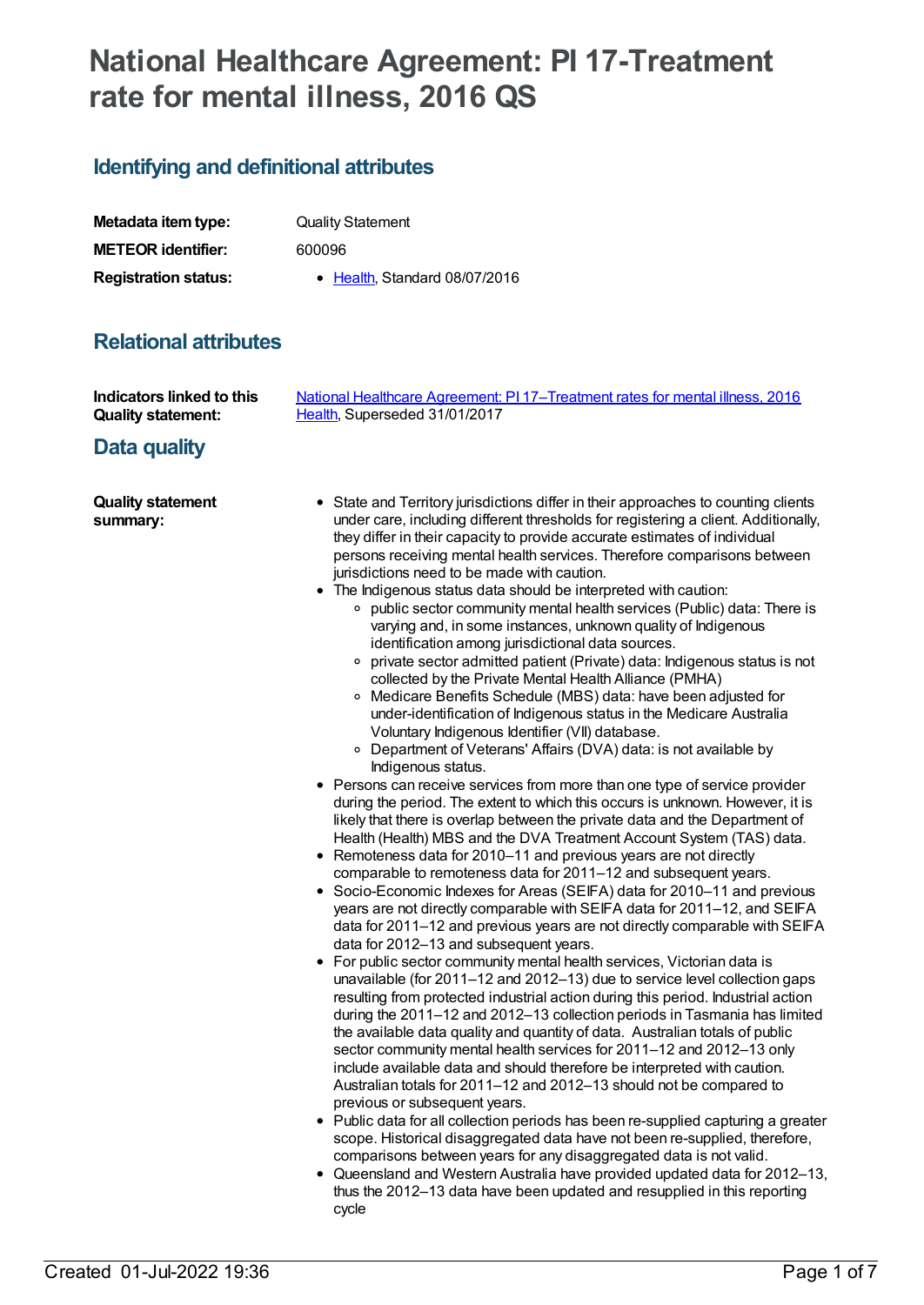| Institutional environment: | The Australian Institute of Health and Welfare (AIHW) prepared the denominator<br>and calculated the indicator based on numerators supplied by other data providers.<br>The AIHW is an independent corporate Commonwealth entity within the Health<br>portfolio, which is accountable to the Parliament of Australia through the Minister for<br>Health. For further information see the AIHW website.                                                                                         |
|----------------------------|------------------------------------------------------------------------------------------------------------------------------------------------------------------------------------------------------------------------------------------------------------------------------------------------------------------------------------------------------------------------------------------------------------------------------------------------------------------------------------------------|
|                            | Numerators for this indicator were prepared by State and Territory health<br>authorities, the PMHA, Health and DVA and quality-assessed by the AlHW.<br>The AIHW drafted the initial data quality statement. The statement was finalised by<br>AIHW following input from State and Territory health authorities, PMHA, Health and<br>DVA. The AIHW does not hold the relevant mandated datasets required to<br>independently verify the data tables for this indicator.                        |
|                            | Public data<br>The State and Territory health authorities receive these data from public sector<br>specialised mental health services. States and territories use these data for service<br>planning, monitoring and internal and public reporting.                                                                                                                                                                                                                                            |
|                            | Private data                                                                                                                                                                                                                                                                                                                                                                                                                                                                                   |
|                            | The PMHA's Centralised Data Management Service provided data submitted by<br>private hospitals with psychiatric beds. The data are used by hospitals for activities<br>such as quality improvement.                                                                                                                                                                                                                                                                                            |
|                            | <b>Health MBS and DVA TAS data</b>                                                                                                                                                                                                                                                                                                                                                                                                                                                             |
|                            | The Department of Human Services (DHS) processes claims made under the<br>Medicare Australia Act 1973. These data are then regularly provided to Health.<br>DHS also processes claims for DVA Treatment Card holders made through the<br>MBS under the Veterans' Entitlements Act 1986; Military Rehabilitation and<br>Compensation Act 2004 and Medicare Australia Act 1973. All claiming data is<br>regularly provided to DVA as per the Memorandum of Understanding between<br>DHS and DVA. |
| <b>Timeliness:</b>         | The reference periods for these data are 2012-13 and 2013-14.                                                                                                                                                                                                                                                                                                                                                                                                                                  |
| <b>Accessibility:</b>      | MBS statistics are available at:                                                                                                                                                                                                                                                                                                                                                                                                                                                               |
|                            | http://www.health.gov.au/internet/main/publishing.nsf/Content/Medicare+Statistics-1                                                                                                                                                                                                                                                                                                                                                                                                            |
|                            | https://www.medicareaustralia.gov.au/statistics/mbs_item.shtml                                                                                                                                                                                                                                                                                                                                                                                                                                 |
|                            | Disaggregation of MBS data by Socio-Economic Indexes for Areas (SEIFA) is not<br>publicly available elsewhere.                                                                                                                                                                                                                                                                                                                                                                                 |
| Interpretability:          | Information is available for MBS data from:                                                                                                                                                                                                                                                                                                                                                                                                                                                    |
|                            | http://www.health.gov.au/internet/mbsonline/publishing.nsf/content/medicare-<br>benefits-schedule-mbs-1                                                                                                                                                                                                                                                                                                                                                                                        |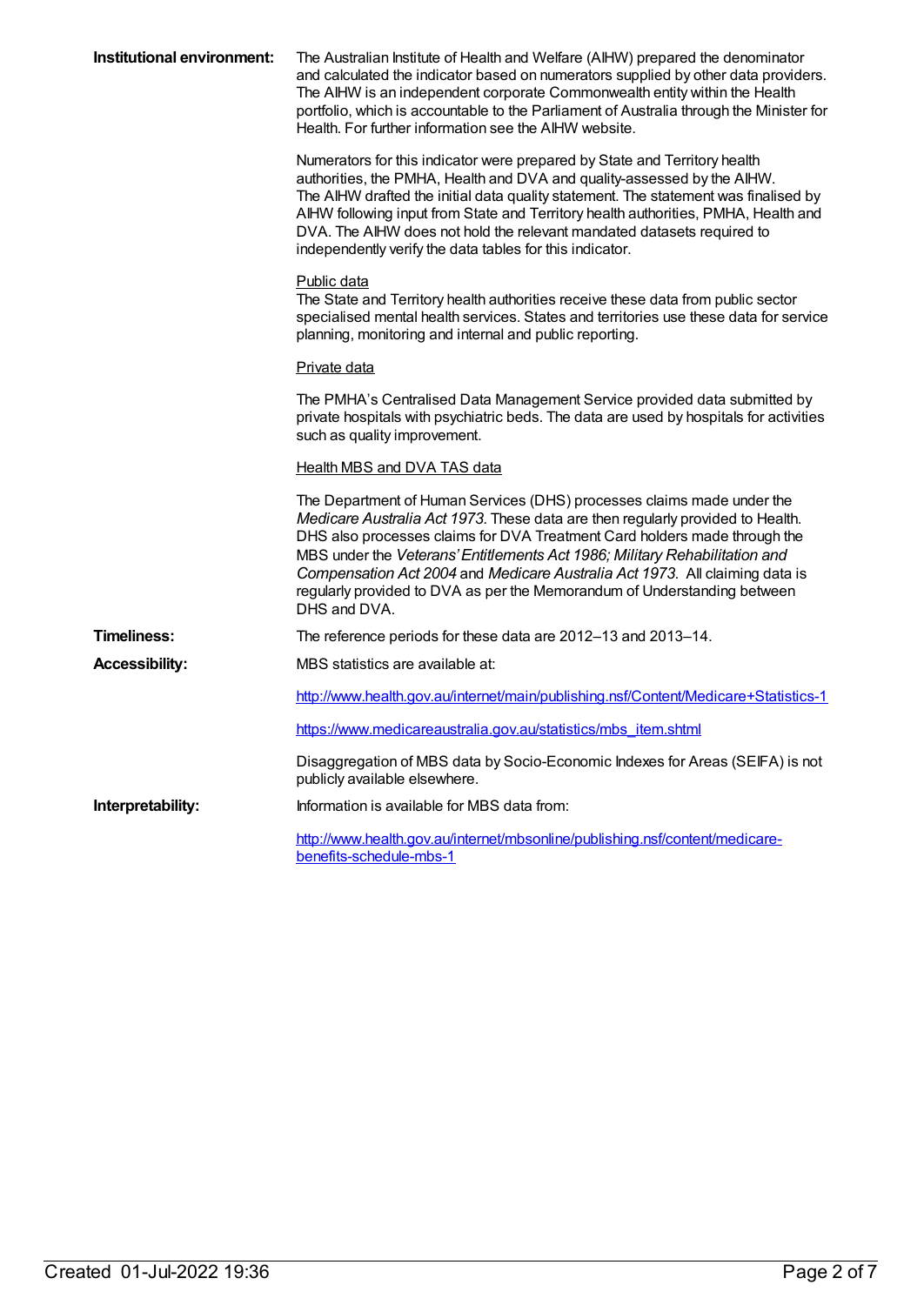**Relevance:** Estimates are based on counts of individuals receiving care within the year, by each service type, where each individual is generally counted once regardless of the number of services received. Persons can receive services of more than one type within the year; a count of persons receiving services regardless of type is not available.

> Persons receiving mental health treatment who are not captured in these data sources include individuals receiving mental health services (other than as admitted patients in private hospitals) funded through other third party funders (e.g. transport accident insurers, workers compensation insurers) or out of pocket sources.

> There is likely to be considerable overlap between the various data sources since it is likely that patients accessing public services and private hospital services would also access MBS services.

Remoteness and socioeconomic status have been allocated using the client's usual residence, not the location of the service provider. State/territory is reported for the state/territory of the service provider.

#### Public data

Person counts for State and Territory mental health services are counts of persons receiving one or more service contacts provided by public sector specialised mental health services, including admitted hospital, community and residential services.

#### Private data

Private hospital estimates are counts of individuals receiving admitted patient specialist psychiatric care in private hospitals.

#### Health MBS and DVA TAS data

Data are counts of individuals receiving mental health-specific MBS services for which Department of Human Services (DHS) has processed a claim. Analyses by state/territory, remoteness and socioeconomic status are based on postcode of residence of the client as recorded by DHS at the date of last service processed in the reference period. As clients may receive services in locations other than where they live, these data do not necessarily reflect the location in which services were received.

DVA clients comprised of people receiving AustralianGovernment (Medicare Benefits Scheme- and DVA-funded) clinical mental health services.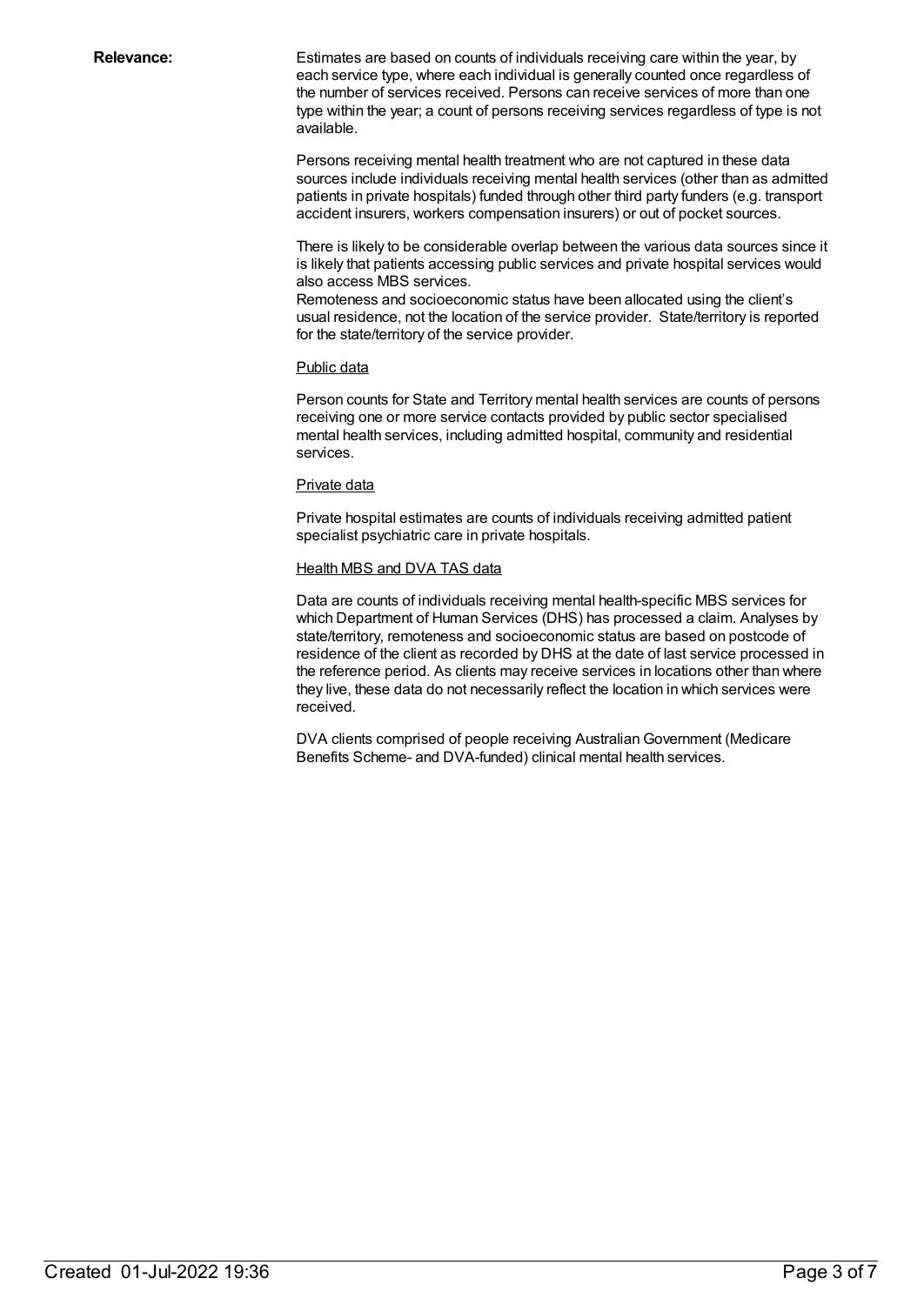**Accuracy:** Cells have been suppressed to protect confidentiality (where the presentation could identify a patient or a single service provider).

#### Public data

State and Territory jurisdictions differ in their capacity to provide accurate estimates of person receiving services (see above). Additionally, jurisdictions differ in their approaches to counting clients under care. For example, people who are assessed for a mental health service but do not go on to be treated for a mental illness are included in the data by some jurisdictions but not others. Therefore, comparisons between jurisdictions should be made with caution.

The Indigenous status data should be interpreted with caution due to the varying and, in some instances, unknown quality of Indigenous identification across jurisdictions. Indigenous status was missing or not reported for around 7% per cent of all clients in 2013–14.

#### Private data

Coverage of private hospitals includes all private hospital with designated psychiatric beds and private psychiatric day hospitals.

The data provided are an estimate of overall activity. Actual counts are multiplied by a factor that accounts for the proportion of data missing from the CDMS collection. That adjustment is performed at the level of State and Territory and also financial year, since non-participation rates varied from state to state and financial year.

Patient counts are unique at the hospital level, therefore, duplication of persons in this data may be possible.

Indigenous status information is not collected for these data.

#### Health MBS and DVA TAS data

As with any administrative system a small degree of error may be present in the data captured.

Data used for statistical purposes are based on enrolment postcode of the patient. This postcode may not reflect the current postcode of the patient if an address change has not been notified to DHS.

The data provided are based on the date on which the claim was processed by DHS, not when the service was rendered. The use of data based on when the claim was processed, rather than when the service was rendered, produces little difference in the total number of persons included in the numerator for the reference period.

People who received more than one type of service are counted once only in the calculations for this indicator.

Health MBS data presented by Indigenous status have been adjusted for underidentification in the DHS Voluntary Indigenous Identifier (VII) database. Indigenous rates are therefore modelled and should be interpreted with caution. These statistics are not derived from the total Australian Indigenous population, but from those Aboriginal and Torres Strait Islander people who have voluntarily identified as Indigenous to DHS. The statistics have been adjusted to reflect demographic characteristics of the overall Indigenous population, but this adjustment may not address all the differences in the service use patterns of the enrolled population relative to the total Indigenous population. The level of VII enrolment (61 per cent nationally as at August 2012) varies across age-sex-remoteness-State/Territory sub-groups and over time which means that the extent of adjustment required varies across jurisdictions and over time. The methodology for this adjustment was developed and verified by the AIHW and Health for assessment of MBS and PBS service use and expenditure for Indigenous Australians. For an explanation of the methodology, see Expenditure on health for Aboriginal and Torres Strait Islander people 2006–07.

DVA TAS data are not available by Indigenous status.

**Coherence:** Following the 2011 Census of Population of Housing, the Australian Bureau of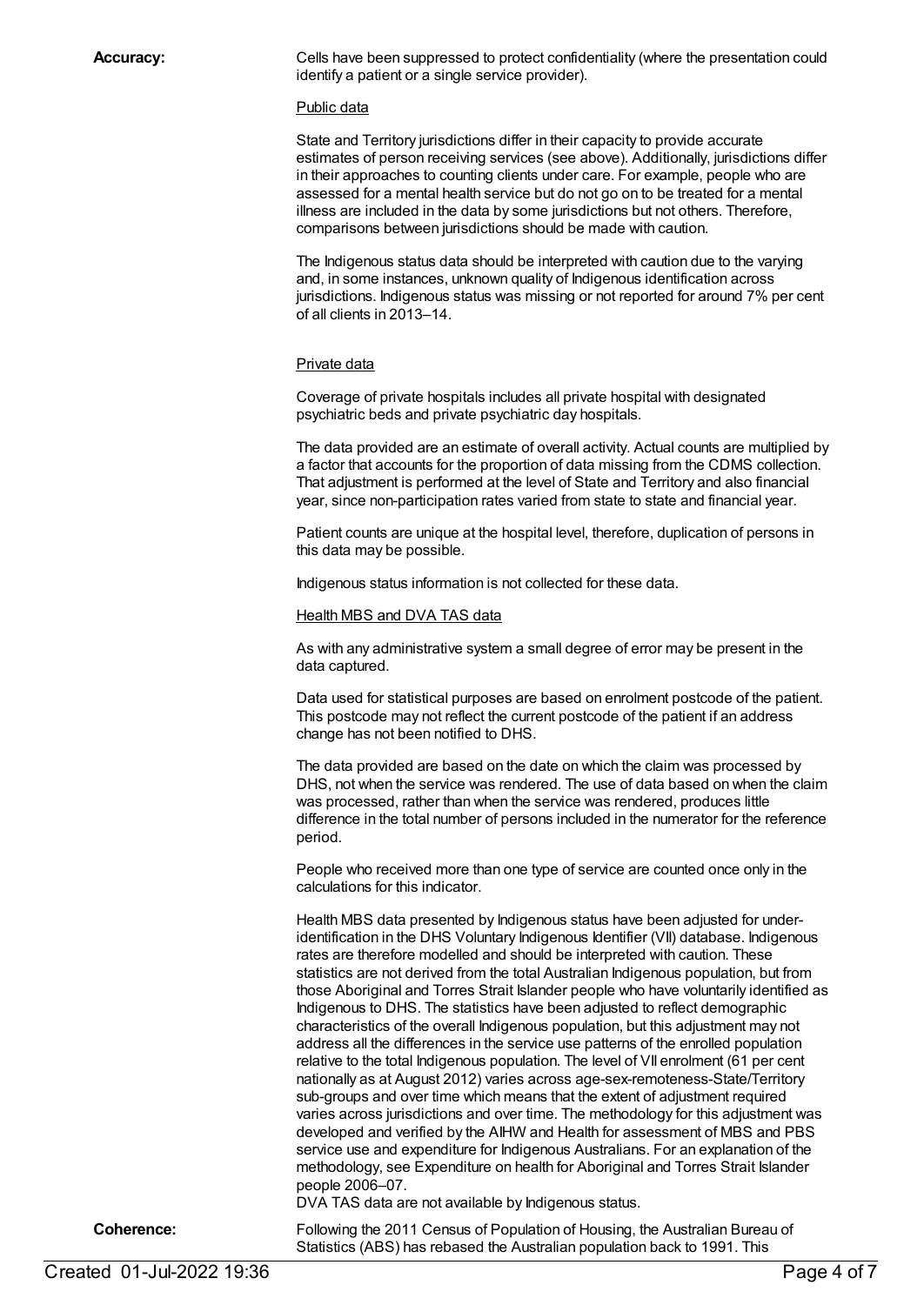rebasing had a significant impact on the population time series, therefore data were resupplied in previous reporting cycles for previous years using the rebased Estimated Resident Population (ERP) and rebased Indigenous population data.

In 2011, the ABS updated the standard geography used in Australia for most data collections from the Australian Standard Geographical Classification (ASGC) to the Australian Statistical Geography Standard (ASGS). Also updated at this time were remoteness areas and the Socio-Economic Indices for Areas (SEIFA), based on the 2011 ABS Census of Population and Housing. The new remoteness areas will be referred to as RA 2011, and the previous remoteness areas as RA 2006. The new SEIFA will be referred to as SEIFA 2011, and the previous SEIFA as **SEIFA 2006.** 

Data for 2007–08 through to 2010–11 reported by remoteness are reported for RA 2006. Data for 2011–12 and subsequent years are reported for RA 2011. The AIHW considers the change from RA 2006 to RA 2011 to be a series break when applied to data supplied for this indicator, therefore remoteness data for 2010–11 and previous years are not directly comparable to remoteness data for 2011–12 and subsequent years.

Data for 2007–08 through to 2010–11 reported for SEIFA deciles are reported using SEIFA 2006 at the Statistical Local Area (SLA) level. Data for 2011–12 are reported using SEIFA 2011 at the SLA level. Data for 2012–13 and subsequent years are reported using SEIFA 2011 at the Statistical Area (SA) 2 level. The AIHW considers the change from SEIFA 2006 to SEIFA 2011, and the change from SLA to SA2 to be series breaks when applied to data supplied for this indicator. Therefore SEIFA data for 2010–11 and previous years are not directly comparable with SEIFA data for 2011–12, and SEIFA data for 2011–12 and previous years are not directly comparable with SEIFA data for 2012–13 and subsequent years.

#### Public data

Public data for all collection periods were re-supplied in 2012–13 by jurisdictions due to an expanded scope that includes all specialised public mental health services. Historical disaggregated data were not re-supplied, therefore, comparisons with 2012–13 and later for any disaggregated data is not valid. As mentioned above, public historical Indigenous data were re-calculated with the revised Indigenous population data, however, as per this coherence issue, historical comparisons with 2012–13 and later data are not valid.

Queensland and Western Australia have provided updated data for 2012–13, thus the 2012–13 data have been updated and resupplied in this reporting cycle.

For public sector community mental health services, Victorian data is unavailable (for 2011–12 and 2012–13) due to service level collection gaps resulting from protected industrial action during this period. Industrial action during the 2011–12 and 2012–13 collection periods in Tasmania has limited the available data quality and quantity of data. Australian totals for 2011–12 and 2012–13 only include available data and should therefore be interpreted with caution. Australian totals for 2011–12 and 2012–13 should not be compared to previous or subsequent years.

Tasmania has been progressively implementing a state-wide patient identification system. Data for 2012–13 is considered to be the first collection period with this system fully implemented. Tasmanian data for 2007–08 and 2008–09 include people who received a Helpline services. From 2009–10 onwards these have been excluded consistent with the indicator definitions. Data for 2007–08 and 2008–09 are also limited to people who accessed Community mental health services only. Therefore, Tasmanian data is not comparable across years.

In past years there has been variation in the underlying concept used to allocate remoteness and socioeconomic status across jurisdictions (i.e. location of service provider, location of client or a combination of both). In addition, the underlying concordances used by jurisdictions to allocate remoteness may vary. Since 2009– 10, remoteness and socioeconomic status have been allocated using the SLA of the client at last contact. For 2011–12 data all jurisdictions have used the same concordance and proportionally allocated records to remoteness and Socio-Economic Indexes for Areas (SEIFA) categories with the following exception:

New South Wales and the Northern Territory used postcode concordance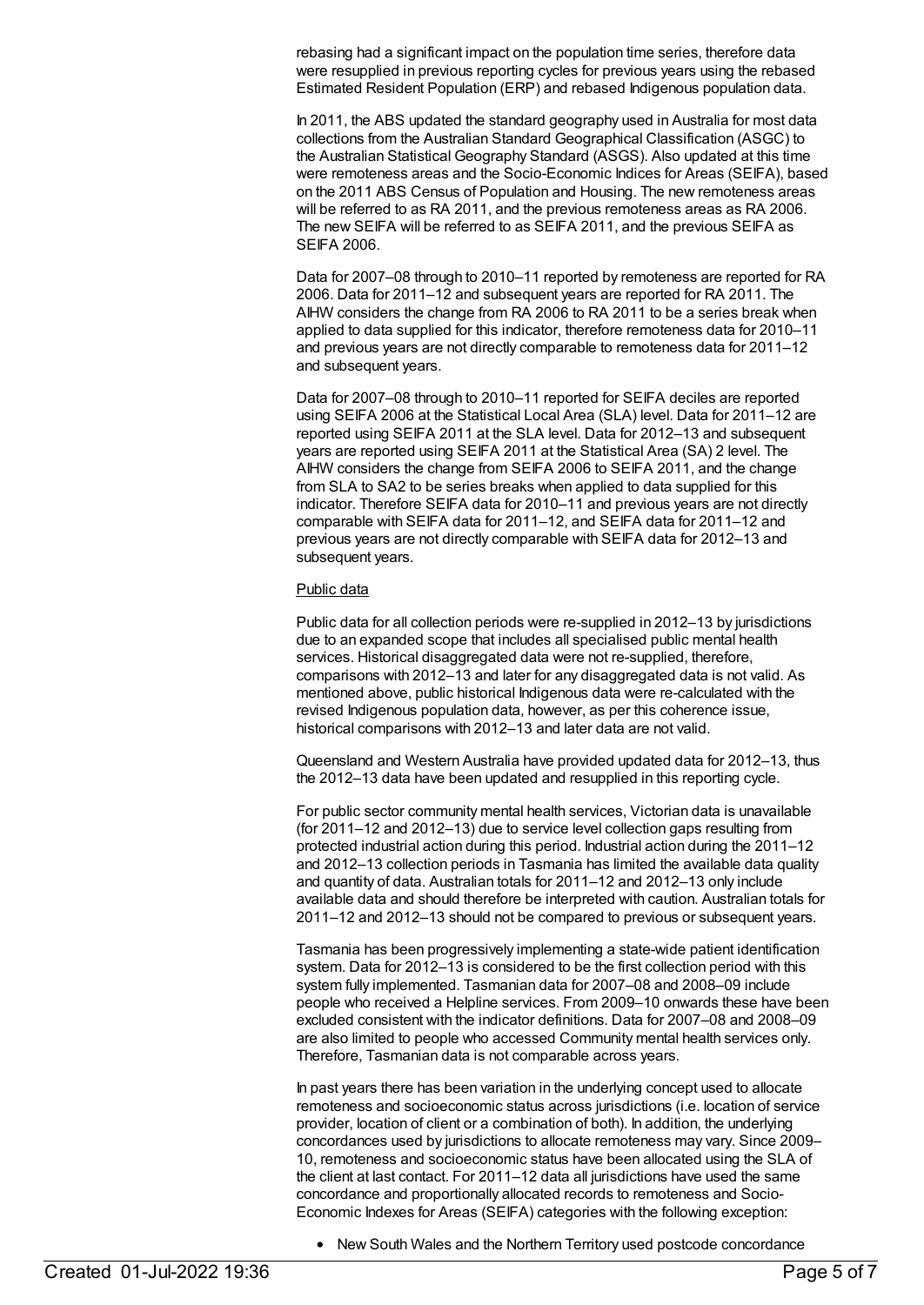(rather than SLA concordance) to allocate records to remoteness and SEIFA.

From 2009–10 onwards, disaggregation by SEIFA is based on a person's usual residence, not the location of the service provider, except for the Northern Territory data for which the majority of the data was based on the location of the service. Due to system-related issues impacting data quality, Tasmania was unable to provide data by SEIFA for 2008–09.

Comparisons over time for remoteness and socioeconomic status should therefore be interpreted with caution.

#### Private data

There has been no change to the methodology used to collect the data in 2013–14. Therefore, the data are comparable to previous reporting periods.

#### Health MBS and DVA TAS data

The same methodology to attribute demographic information to the data has been used in 2013–14 as in previous reporting periods.

For 2010–11 and previous years, remoteness and socioeconomic status for both Health MBS and DVA TAS data were allocated using a postcode concordance. For 2011–12 and subsequent years, DVA TAS data were allocated to remoteness using geocoding, and to socioeconomic status using an SLA/SA2 concordance. MBS items 81325 and 81355 were added from 1 November 2008. These items relate to mental health or psychological services provided to a person who identified as being of Aboriginal or Torres Strait Islander descent.

On 1 January 2010, a new MBS item (2702) was introduced for patients of GPs who have not undertaken mental health skills training. Changes have been made to the existing MBS item 2710 to allow patients of GPs who have undertaken mental health skills training to access a higher rebate. Both of these items relate to the preparation of a GP mental health treatment plan.

On 1 November 2011, MBS items 2715 and 2717 were introduced to cover preparation of a GP mental health treatment plan by a GP who has undertaken mental health skills training. At the same time MBS items 2700 and 2701 were introduced to cover preparation of a GP mental health treatment plan by a GP who has not undertaken mental health skills training.

On 1 July 2011, MBS item 288 was introduced as a telehealth mental health related item.

MBS item 2719 existed from 1 November 2011 to 30 April 2012.

From 2011–12 MBS item 20104 is included to align with other national indicators.

Caution should be taken when interpreting Indigenous rates over time. All other data can be meaningfully compared across reference periods.

#### Other publications

The AIHW publication series *Mental health services in Australia* contains data that is comparable in coverage (using different MBS item splits) and includes a summary of MBS mental health-related items.

The data used in this indicator is also published in the *COAGNational Action Plan on Mental Health — final progress report covering implementation to 2010-11*. There may be some differences between the data published in these two sources as:

• rates may be calculated using different ERPs other than the June ERPs used for this indicator,

• MBS numbers are extracted using a different methodology. The COAG National *Action Plan on Mental Health — final progress report covering implementation to 2010-11* counts a patient in each state they resided in during the reference period but only once in the total whereas this indicator counts a patient in only one State/Territory.

The indicator specifications and analysis methodology used for this report are equivalent to the *Healthcare 2011–12: comparing performance across Australia*.